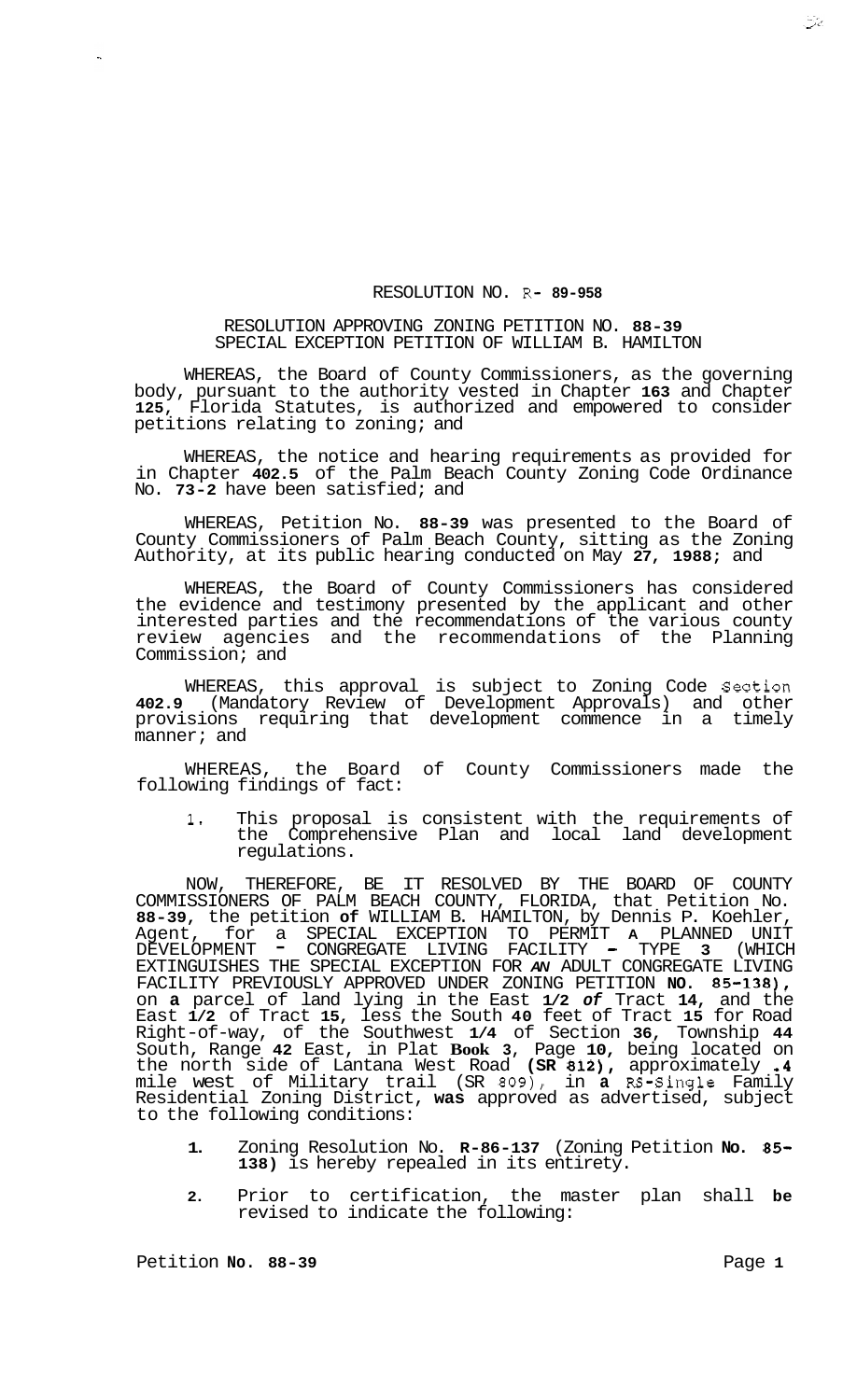- a. **<sup>A</sup>**safe and convenient drop-off area located adjacent to internal circulation routes.
- b. Future parking requirements for conversion to other residential uses.
- C. Corrected number of occupants including live in staff .
- d. Density equivalent calculations.
- $\theta$ . Adequate turn around area adjacent to the drop-off zone or a continuous paved circulation route.
- f. Required landscaping along the southern and western property lines.
- 4. Required **25** foot buffer along the entire perimeter.
- h. Required aerial photo **or** site plan which adequately keys the vegetation photos.
- i. Elimination of the note "existing pine flatwoods".
- j. Minimum tree planting requirements.
- k. **A** limited access easement along Nash Road.
- **3.** Site lighting shall be low intensity, shielded from neighboring properties and shall not exceed **15** feet in height.
- **4.** Within **90** days after Site Plan Review Committee approval, the petitioner shall install landscaping along the eastern property line as indicated on Exhibit **21.** 
	- a. The petitioner shall retain the existing fence along the western property line, and may supplement it with **a** hedge **24** inches by **24** inches that sustains a height of six *(6)* feet in one **(1)**  year, supplemented with trees **25** feet on center.
	- b. The petitioner shall install a buffer along the western side of the fence on the eastern property line. That buffer shall contain trees and other landscape material as indicated- on Exhibit **No. 21.**
- *5.* No off-premise signs shall be permitted on site.
- *6.* Maximum occupancy of the site shall **be** limited to **107**  residents, including resident staff.
- *7.* The petitioner shall preserve all slash pine located on site and landscape the site as indicated on Exhibit **No. 21.**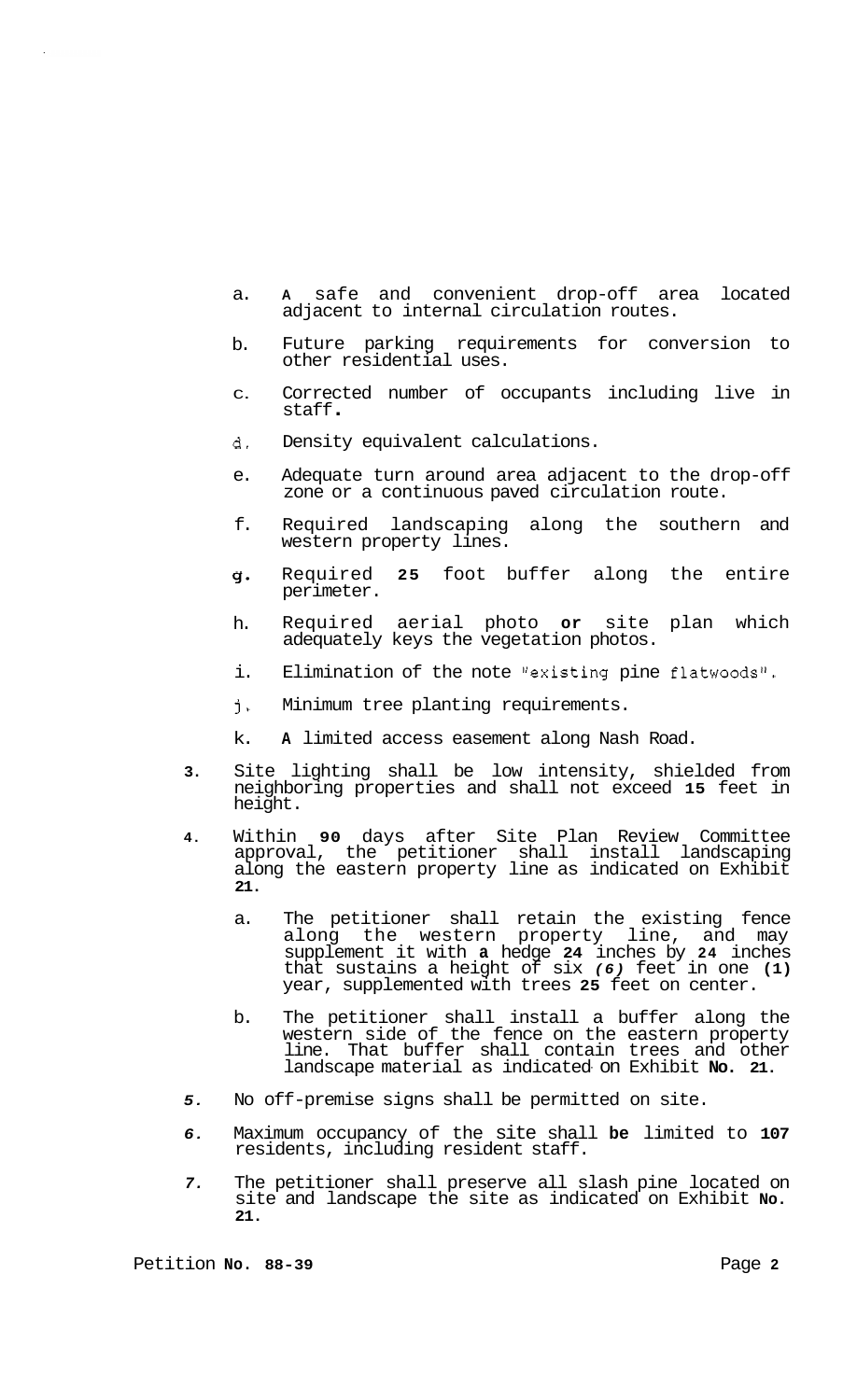- **8.** Prior to Site Plan Review Committee certification, the petitioner shall amend the site plan to indicate all required perimeter landscaping in accordance with Section **500.35** of the Zoning Code.
- **9.** The developer shall retain the stormwater runoff in accordance with all applicable agency requirements in effect at the time of the permit application. However, at a minimum, this development shall retain onsite three **(3)** inches of the stormwater runoff generated by a three **(3)** year-one **(1)** hour storm as required by the Permit Section, Land Development Division. The drainage system shall be maintained in an acceptable condition as approved by the County Engineer. In the event that the drainage system is not adequately maintained as determined by the County Engineer, this matter will be referred to the Code Enforcement Board for enforcement.
- **10.** Prior to June **15, 1988,** or prior to site plan certification, the property owner shall convey to Palm Beach County by road right-of-way warranty deed for Lantana Road, **54** feet from centerline free of all encumbrances and encroachments. Petitioner shall provide Palm Beach County with sufficient documentation acceptable to the Land Acquisition Division to ensure that the property is free of all encumbrances and encroachments. Right-of-way conveyances shall also include "Safe Sight Corners" where appropriate at intersections as determined by the County Engineer.
- **11.** The property owner shall construct a right turn lane east approach on Lantana Road at the project **s** entrance road concurrent with onsite paving and drainage improvements. Palm Beach County may, at its option, request funds for this turn lane to be incorporated in to the four-laning of Lantana Road.
- **12.** The property owner shall pay a Fair Share Fee in the amount and manner required by the "Fair Share Contribution for Road Improvements Ordinance" as it presently exists **or** as it may from time to time be amended. The Fair Share Fee for this project shall be in compliance with the Fair Share Ordinance.
- **13.** Prior to Site Plan certification, the developer shall record a Unity **of** Title **on** the subject property
- **14.** Sewer service is available to the property. Therefore, **no** septic tank shall be permitted on the site.
- **15.** Water service is available to the property. Therefore, no well shall be permitted **on** the site to provide potable water.
- **16.** No access shall be permitted onto Nash Road.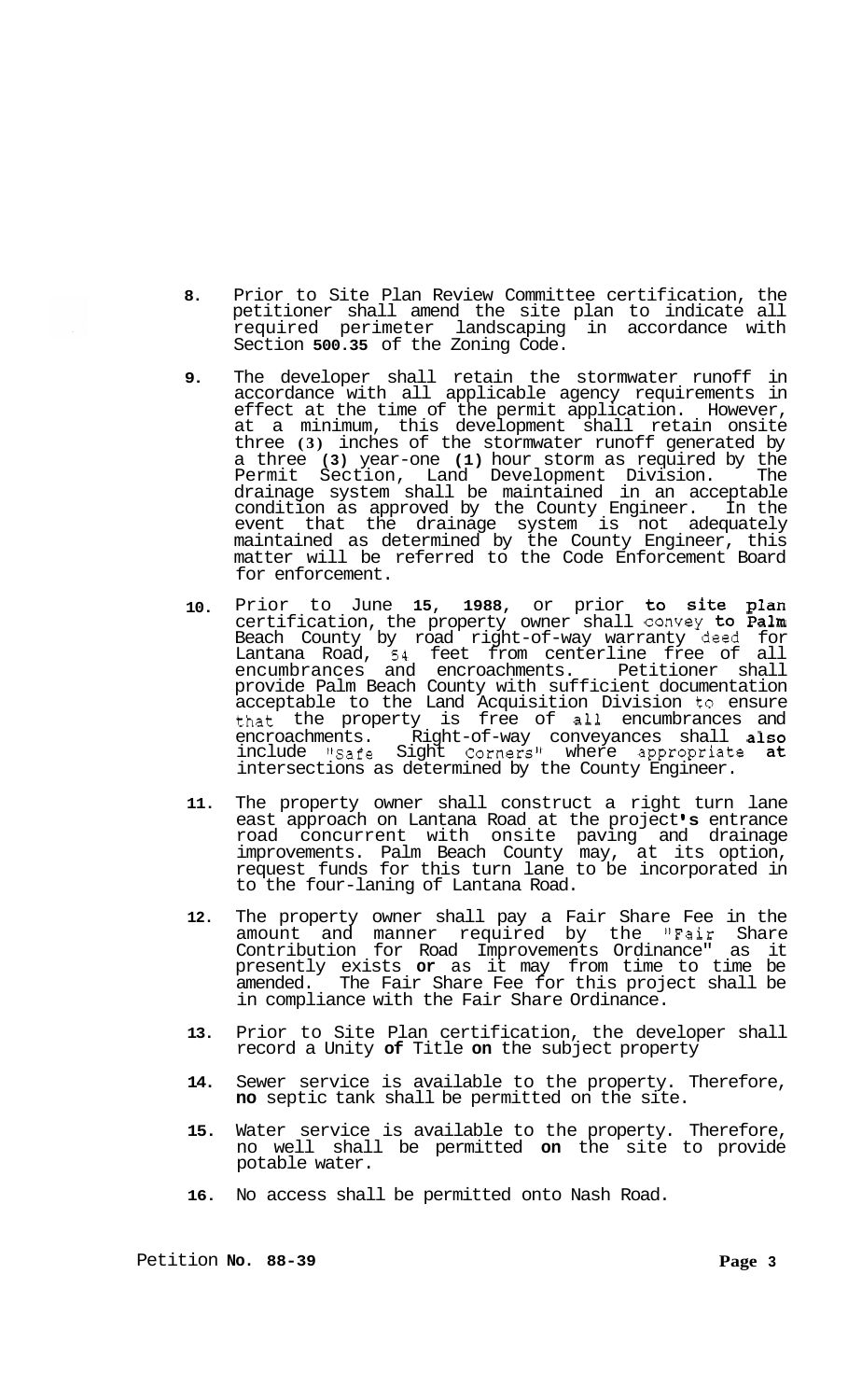- **17. The developer shall preserve existing significant vegetation wherever possible and shall incorporate said vegetation into the project design. Appropriate measures shall also be taken to protect these preservation areas during site clearing and construction. The CLF shall be constructed on the south portion of the site in a manner that leaves the wooded north portion of the property in a natural state, to buffer the proposed use from the prevailing surrounding equestrian uses.**
- **18. Reasonable precautions shall be exercised during site development to ensure that unconfined particulates (dust particles) from this property do not become a nuisance to neighboring properties.**
- **19. Reasonable measures shall be employed during site development to ensure that no pollutants from this property shall enter adjacent or nearby surface waters.**
- **20. No structures shall be constructed within 730 feet of the north property line.**
- **21. The northern portion of the site labeled as existing pine flatwoods on Exhibit No. 3 shall be preserved. The only vegetation removal permitted on site shall be prohibited species in accordance with Section 500.36 (Vegetation Protection Ordinance) of the Zoning Code.**
- **22. Prior to Site Plan Review Committee certification, the petitioner shall submit documentation substantiating that a limited access easement has been created along the northern property line abutting Nash Trail.**
- **23. Failure to comply with the conditions herein may result in the denial or revocation of a building permit: the issuance of a stop work order; the denial of a Certificate** *of* **Occupancy on any building or structure; or the denial or revocation of any permit or approval for any developer-owner, commercial-owner, lessee, or user** *of* **the subject property. Appeals from such action may be taken to the Palm Beach County Board of Adjustment or as otherwise provided in the Palm Beach County Zoning Code. Violations of the conditions herein shall constitute violations of the Palm Beach County Zoning Code.**